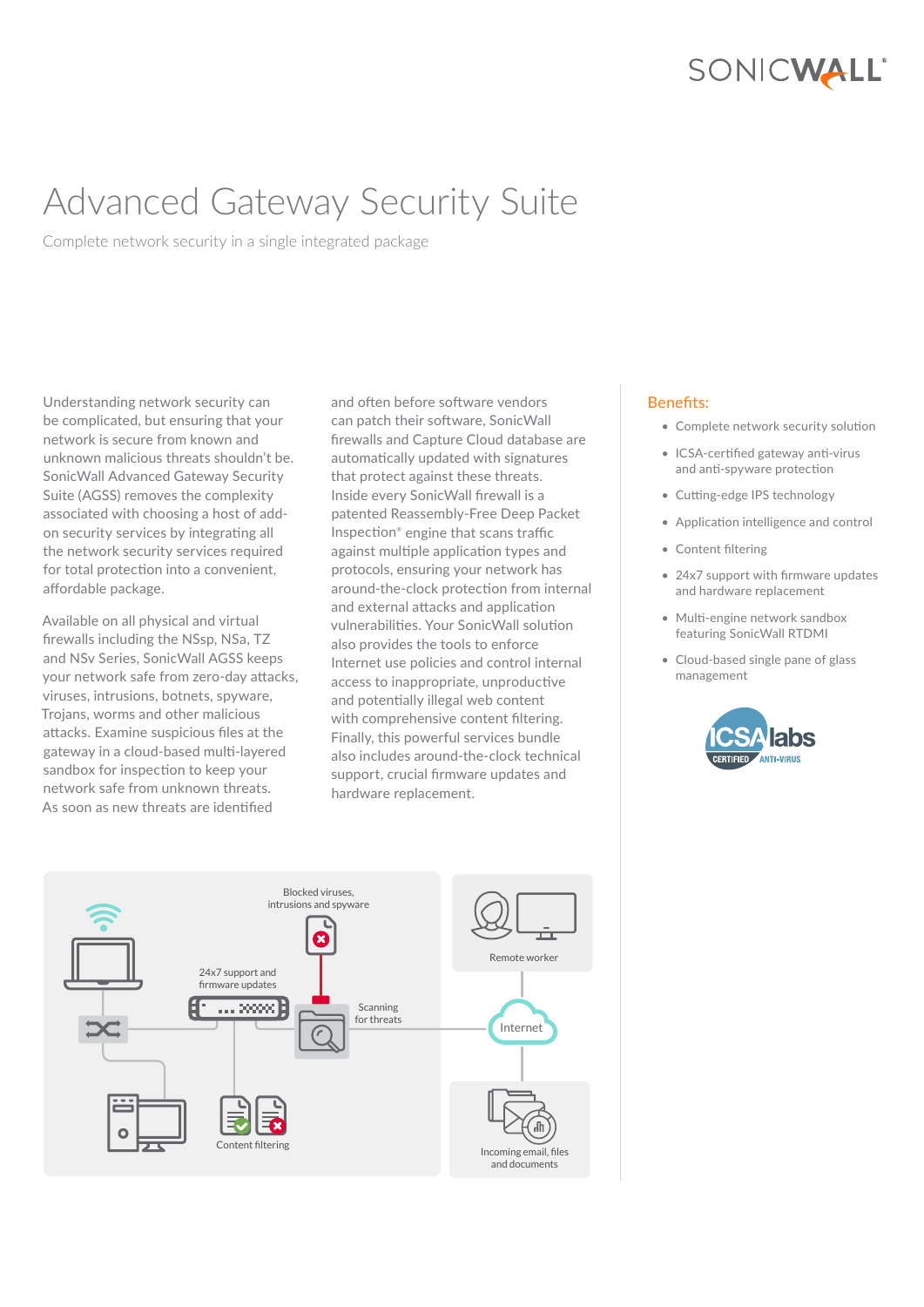### Advanced Gateway Security Suite

NS*sp* 12800 (1-year) 01-SSC-6591

NS*sp* 12400 (1-year) 01-SSC-6588

NS*a* 9650 (1-year) 01-SSC-2036

NS*a* 9450 (1-year) 01-SSC-0414

NS*a* 9250 (1-year) 01-SSC-0038

NS*a* 6650 (1-year) 01-SSC-8761

NS*a* 5650 (1-year) 01-SSC-3674

NS*a* 4650 (1-year) 01-SSC-3493

NS*a* 3650 (1-year) 01-SSC-3451

NS*a* 2650 (1-year) 01-SSC-1783

TZ600 Series (1-year) 01-SSC-1460

TZ500 Series (1-year) 01-SSC-1450

TZ400 Series (1-year) 01-SSC-1440

TZ300 Series (1-year) 01-SSC-1430

NS*v* 1600 (1-year) 01-SSC-5787

NS*v* 800 (1-year) 01-SSC-5737

NS*v* 400(1-year) 01-SSC-5681

NS*v* 300 (1-year) 01-SSC-5584

NS*v* 200 (1-year) 01-SSC-5306

NS*v* 100 (1-year) 01-SSC-5219

NS*v* 50 (1-year) 01-SSC-5194

NS*v* 25 (1-year) 01-SSC-5165

NS*v* 10 (1-year) 01-SSC-5008

Multi-year SKUs are available.

To access SKUs for the complete line of SonicWall firewalls, please visit <www.sonicwall.com>.

SonicWall Advanced Gateway Security Suite includes the following:

- Gateway Anti-Virus, Anti-Spyware, Intrusion Prevention and Application Intelligence and Control Service subscription
- Content Filtering Service subscription
- 24x7 Support subscription
- Capture Advanced Threat Protection (ATP) Service subscription
- Capture Security Center Lite subscription

# Features and benefits

A complete network security solution that integrates everything you need for comprehensive protection from threats such as ransomware, viruses, spyware, worms, Trojans, adware, keyloggers, malicious mobile code (MMC) and other dangerous applications and web content.

Capture Advanced Threat Protection (ATP) Service revolutionizes advanced threat detection and sandboxing with a cloud-based, multi-engine solution for stopping unknown and zero-day attacks at the gateway, and with automated remediation.

Capture ATP features SonicWall's Real-Time Deep Memory Inspection (RTDMI) technology which detects and blocks malware that does not exhibit any malicious behavior or hides its weaponry via encryption. By forcing malware to reveal its weaponry into memory, the RTDMI engine proactively detects and blocks mass-market, zero-day threats and unknown malware, accurately utilizing real-time memory-based inspection techniques.

ICSA-certified gateway anti-virus and anti-spyware protection combines network-based anti-malware with a cloud database of tens of millions of malware signatures for deep security protection against advanced modern threats.

Cutting-edge IPS technology protects against worms, Trojans, software vulnerabilities and other intrusions by

scanning all network traffic for malicious or anomalous patterns, thereby increasing network reliability and performance.

Application intelligence and control is a set of granular, applicationspecific policies providing application classification and policy enforcement to help administrators control and manage both business and non-business related applications.

Content filtering addresses safety, security and productivity concerns by providing the controls to enforce Internet use policies and block access to harmful and unproductive web content.

24x7 support with firmware updates and hardware replacement protects your business and your SonicWall investment through crucial firmware updates and upgrades, the finest technical support, timely hardware replacement and access to electronic self-help tools.

Capture Security Center Lite enables you to manage your SonicWall deployment and perform backup/restore of your firewall preferences all through a single pane of glass in the cloud.

## AGSS services at a glance

Multi-engine sandbox, Gateway Anti-Virus, Anti-Spyware and Intrusion Prevention, Application Intelligence and Control Service

- Real-time gateway anti-virus engine that scans for viruses, worms, Trojans and other internet threats in real-time.
- Dynamic spyware protection blocks the installation of malicious spyware and disrupts existing spyware communications.
- Powerful intrusion prevention protects against an array of networkbased threats such as worms, Trojans and other malicious code.
- Application intelligence and control provides application classification and policy enforcement.